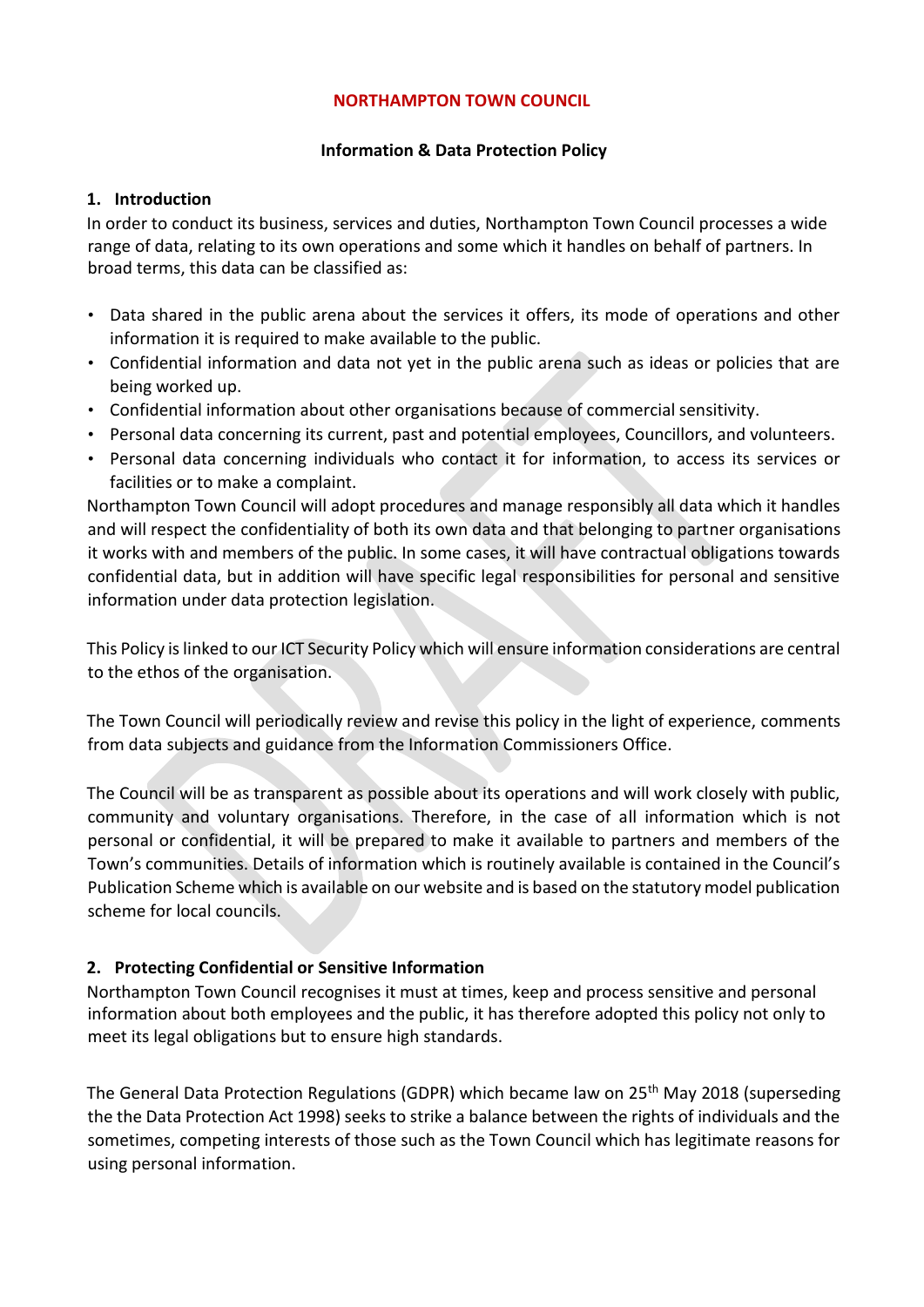### **The policy is based on the premise that Personal Data must be:** • Processed fairly,

lawfully and in a transparent manner in relation to the data subject.

- Collected for specified, explicit and legitimate purposes and not further processed in a manner that is incompatible with those purposes.
- Adequate, relevant and limited to what is necessary in relation to the purposes for which they are processed.
- Accurate and, where necessary, kept up to date.
- Kept in a form that permits identification of data subjects for no longer than is necessary for the purposes for which the personal data are processed.
- Processed in a manner that ensures appropriate security of the personal data including protection against unauthorised or unlawful processing and against accidental loss, destruction or damage, using appropriate technical or organisational measures.

# **Data Protection Terminology**

**Data subject** - means the person whose personal data is being processed.

That may be an employee, prospective employee, associate or prospective associate of the Town Council or someone transacting with it in some way, or an employee, Member or volunteer with one of our clients, or persons transacting or contracting with one of our clients when we process data for them.

**Personal data** - means any information relating to a natural person or data subject that can be used directly or indirectly to identify the person. It can be anything from a name, a photo, and an address, date of birth, an email address, bank details, and posts on social networking sites or a computer IP address.

**Sensitive personal data** - includes information about racial or ethnic origin, political opinions, and religious or other beliefs, trade union membership, medical information, sexual orientation, genetic and biometric data or information related to offences or alleged offences where it is used to uniquely identify an individual.

**Data controller** - means a person who (either alone or jointly or in common with other persons) (e.g. Town Council, employer, council) determines the purposes for which and the manner in which any personal data is to be processed.

**Data processor** - in relation to personal data, means any person (other than an employee of the data controller) who processes the data on behalf of the data controller.

**Processing information or data** - means obtaining, recording or holding the information or data or carrying out any operation or set of operations on the information or data, including:

- organising, adapting or altering it
- retrieving, consulting or using the information or data
- disclosing the information or data by transmission, dissemination or otherwise making it available
- aligning, combining, blocking, erasing or destroying the information or data. regardless of the Technology used.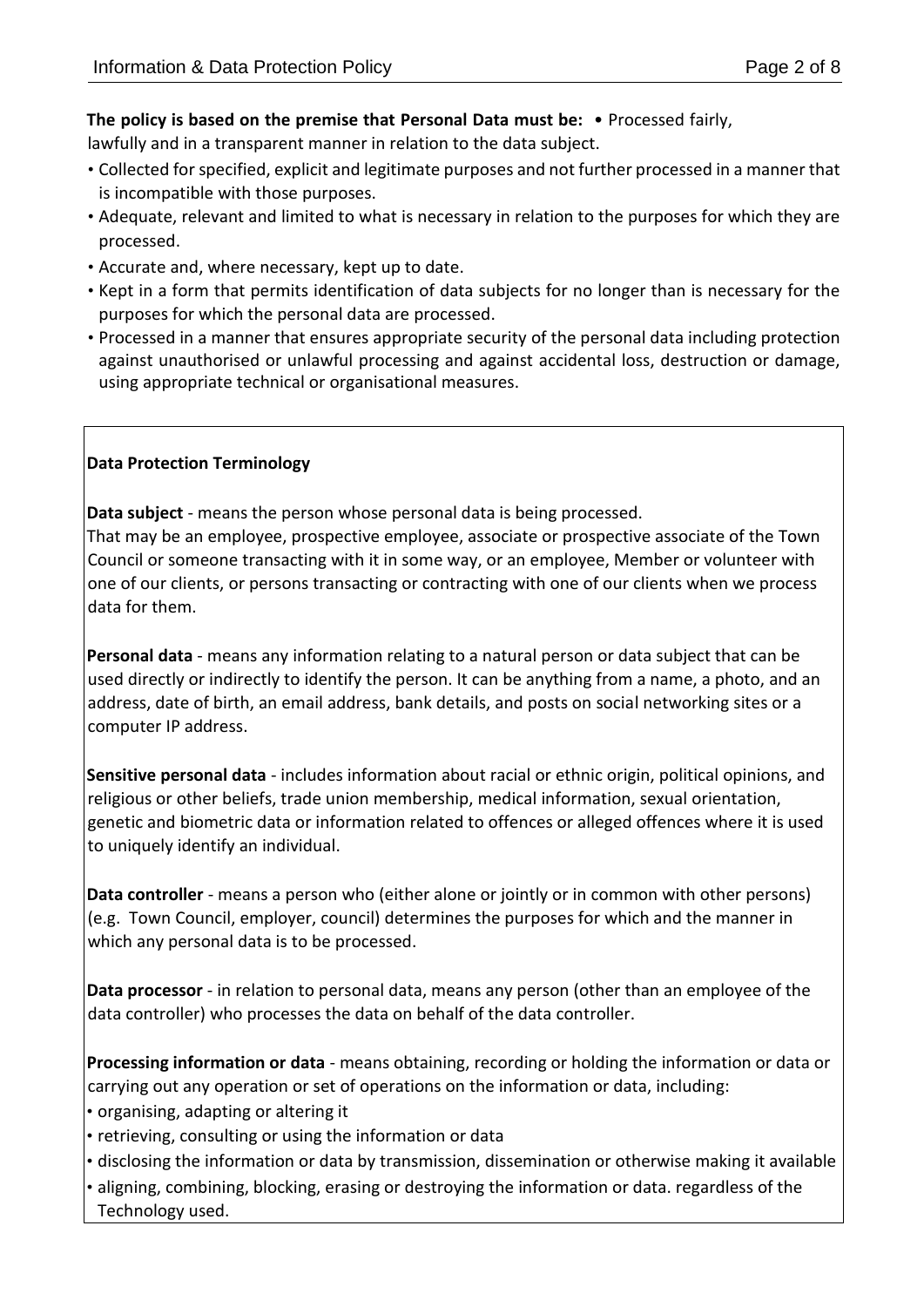Northampton Town Council processes **personal data** in order to:

- fulfil its duties as an employer by complying with the terms of contracts of employment, safeguarding the employee and maintaining information required by law.
- pursue the legitimate interests of its business and its duties as a public body, by fulfilling contractual terms with other organisations, and maintaining information required by law.
- monitor its activities including the equality and diversity of its activities
- fulfil its duties in operating the business premises including security
- assist regulatory and law enforcement agencies
- process information including the recording and updating details about its Councillors, employees, partners and volunteers.
- process information including the recording and updating details about individuals who contact it for information, or to access a service, or make a complaint.
- undertake surveys, censuses and questionnaires to fulfil the objectives and purposes of the Council.
- undertake research, audit and quality improvement work to fulfil its objects and purposes.
- carry out Council administration.

Where appropriate and governed by necessary safeguards, we will carry out the above processing jointly with other appropriate bodies from time to time.

# **The Council will ensure that at least one of the following conditions is met for personal information to be considered fairly processed:**

- The individual has consented to the processing
- Processing is necessary for the performance of a contract or agreement with the individual
- Processing is required under a legal obligation
- Processing is necessary to protect the vital interests of the individual
- Processing is necessary to carry out public functions
- Processing is necessary in order to pursue the legitimate interests of the data controller or third parties.

Particular attention is paid to the processing of any **sensitive personal information** and the Town Council will ensure that at least one of the following conditions is met:  $\mathbb D$  Explicit consent of the individual

- Required by law to process the data for employment purposes
- A requirement in order to protect the vital interests of the individual or another person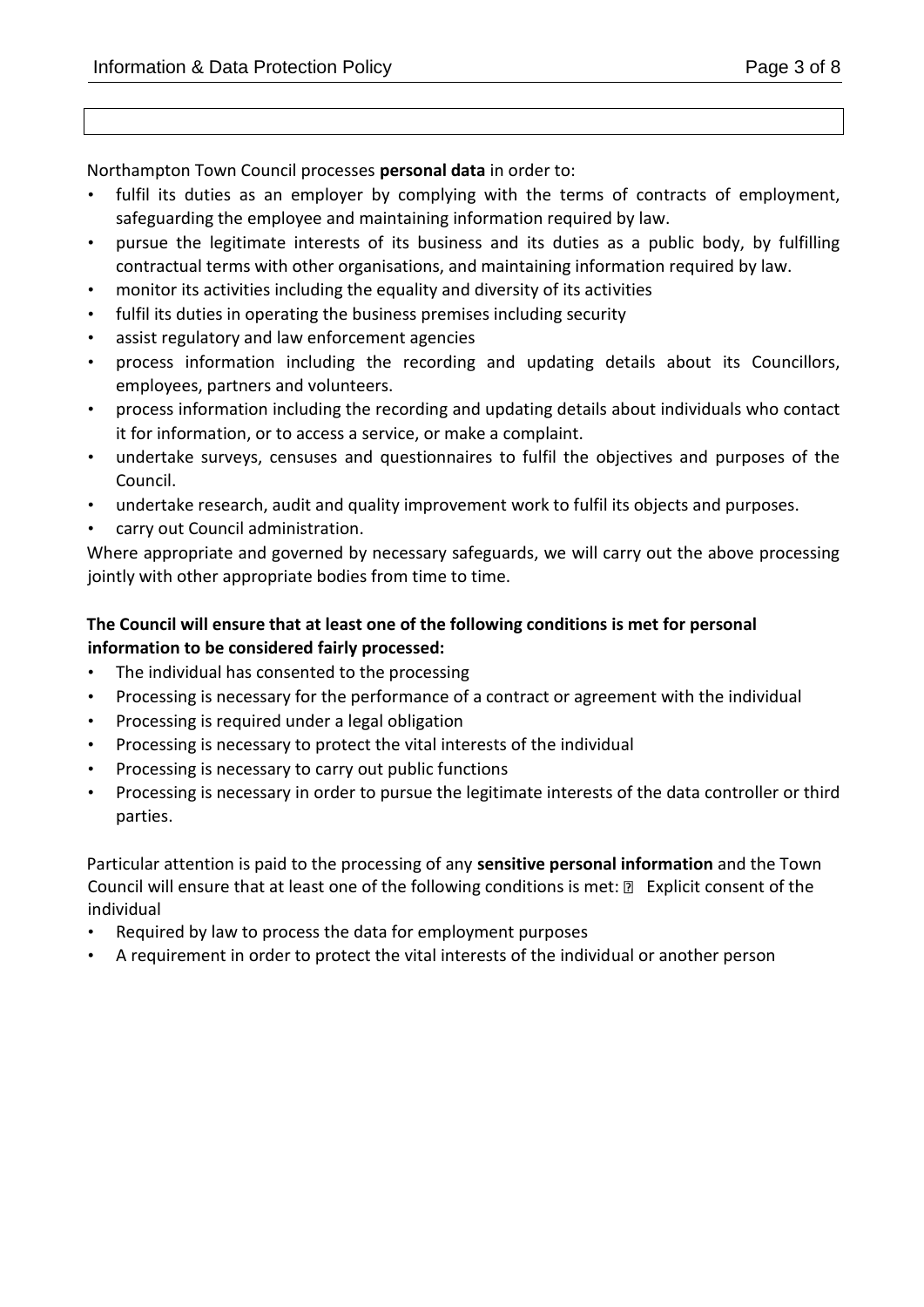# **Who is responsible for protecting a person's personal data?**

The Town Council as a corporate body has ultimate responsibility for ensuring compliance with the Data Protection legislation. The Council has delegated this responsibility day to day to the Town Clerk.

- Email: info@leightonlinslade-tc.gov.uk
- Phone: 01525 631920
- Correspondence: The Town Clerk, Northampton Town Council, Guildhall, Northampton

The Town Clerk has been appointed as the Council's Data Protection Officer to ensure compliance with Data Protection legislation.

The Data Protection Officer's responsibilities include:

- Keeping the Council updated about data protection responsibilities, risks and issues
- Reviewing all data protection procedures and policies on a regular basis
- Assisting with data protection training and advice
- Responding to queries from staff, councillors, members of the public or service users
- Reviewing contracts and agreements with third parties to ensure data protection requirements are met

# **3. Diversity Monitoring**

Northampton Town Council monitors the diversity of its employees, and Councillors, in order to ensure that there is no inappropriate or unlawful discrimination in the way it conducts its activities. It undertakes similar data handling in respect of prospective employees. This data will always be treated as confidential. It will only be accessed by authorised individuals within the Council and will not be disclosed to any other bodies or individuals. Diversity information will never be used as selection criteria and will not be made available to others involved in the recruitment process. Anonymised data derived from diversity monitoring will be used for monitoring purposes and may be published and passed to other bodies.

The Council will always give guidance on personnel data to employees, councillors, partners and volunteers through a Privacy Notice and ensure that individuals on whom personal information is kept are aware of their rights and have easy access to that information on request. Appropriate technical and organisational measures will be taken against Unauthorised or unlawful processing of personal data and against accidental loss or destruction of, or damage to, personal data.

Personal data shall not be transferred to a country or territory outside the European Economic Areas unless that country or territory ensures an adequate level of protection for the rights and freedoms of data subjects in relation to the processing of personal data.

# **4. Information provided to us**

The information provided (personal information such as name, address, email address, phone number) will be processed and stored so that it is possible for us to contact, respond to or conduct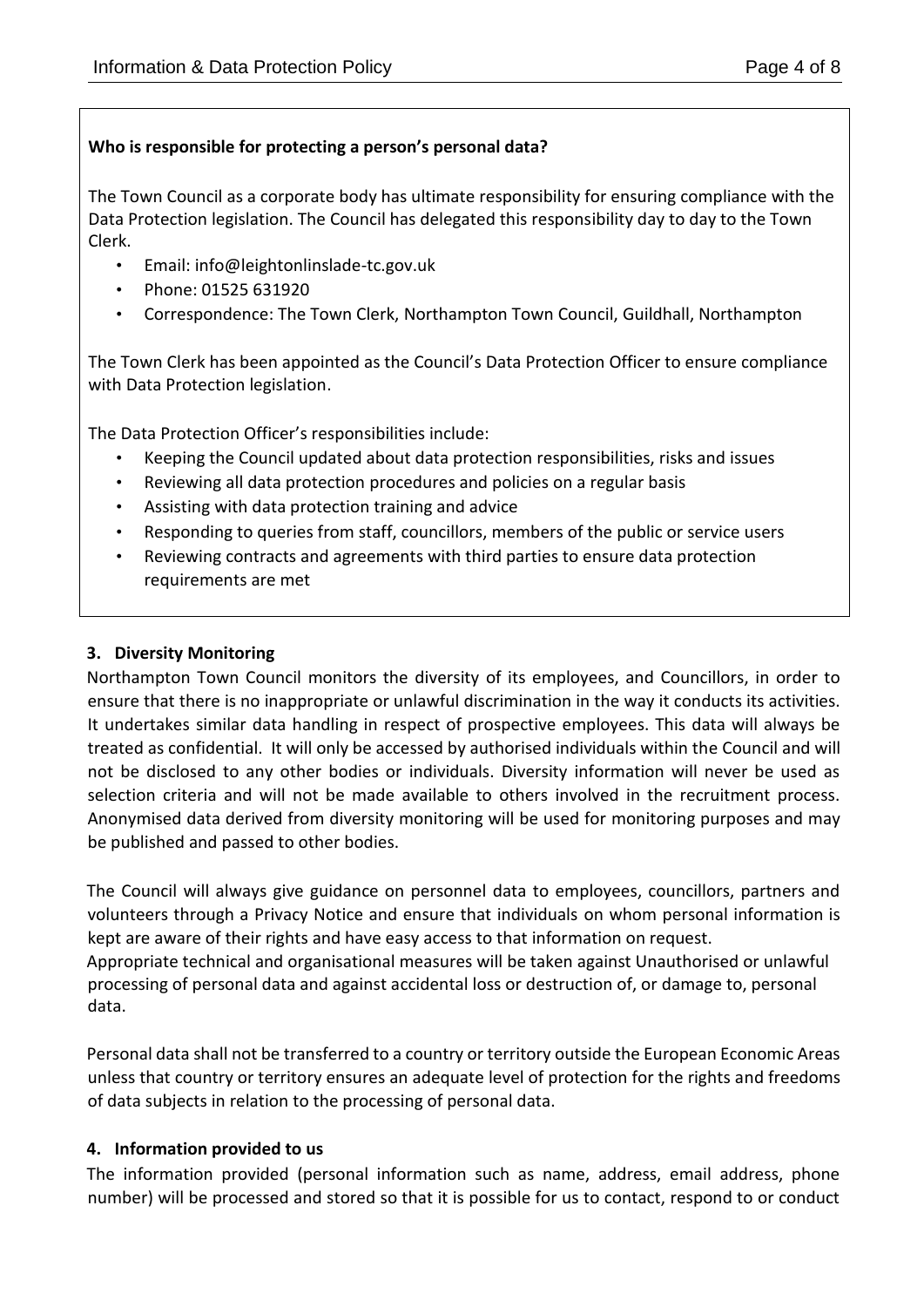the transaction requested by the individual. By transacting with Northampton Town Council, individuals are deemed to be giving consent for their personal data provided to be used and transferred in accordance with this policy, however where ever possible specific written consent will be sought. It is the responsibility of those individuals to ensure that the Town Council is able to keep their personal data accurate and up-to-date. The personal information will be not shared or provided to any other third party or be used for any purpose other than that for which it was provided.

# **The Council's Right to Process Information**

General Data Protection Regulations (and Data Protection Act) Article 6 (1) (a) (b) and (e) Processing is with consent of the data subject, or Processing is necessary for compliance with a legal obligation. Processing is necessary for the legitimate interests of the Council.

### **Information Security**

The Town Council cares to ensure the security of personal data. We make sure that your information is protected from unauthorised access, loss, manipulation, falsification, destruction or unauthorised disclosure. This is done through appropriate technical measures and appropriate policies. We will only keep your data for the purpose it was collected for and only for as long as is necessary, in accordance with our Document Retention Policy, after which it will be deleted or destroyed.

### **Children**

We will not process any data relating to a child (under 13) without the express parental/ guardian consent of the child concerned.

### **Rights of a Data Subject**

**Access to Information:** an individual has the right to request access to the information we have on them. They can do this by contacting the Town Clerk.

**Information Correction:** If they believe that the information we have about them is incorrect, they may contact us so that we can update it and keep their data accurate. Please contact: Town Clerk.

**Information Deletion:** If the individual wishes the Town Council to delete the information about them, they can do so by contacting the Town Clerk.

**Right to Object:** If an individual believes their data is not being processed for the purpose it has been collected for, they may object by contacting the Town Clerk.

The Town Council does not use automated decision making or profiling of individual personal data.

**Complaints:** If an individual has a complaint regarding the way their personal data has been processed, they may make a complaint to the Town Clerk or the Information Commissioners Office **casework@ico.org.uk** Tel: 0303 123 1113.

The Council will always give guidance on personnel data to employees through the Employee handbook and Privacy Notice.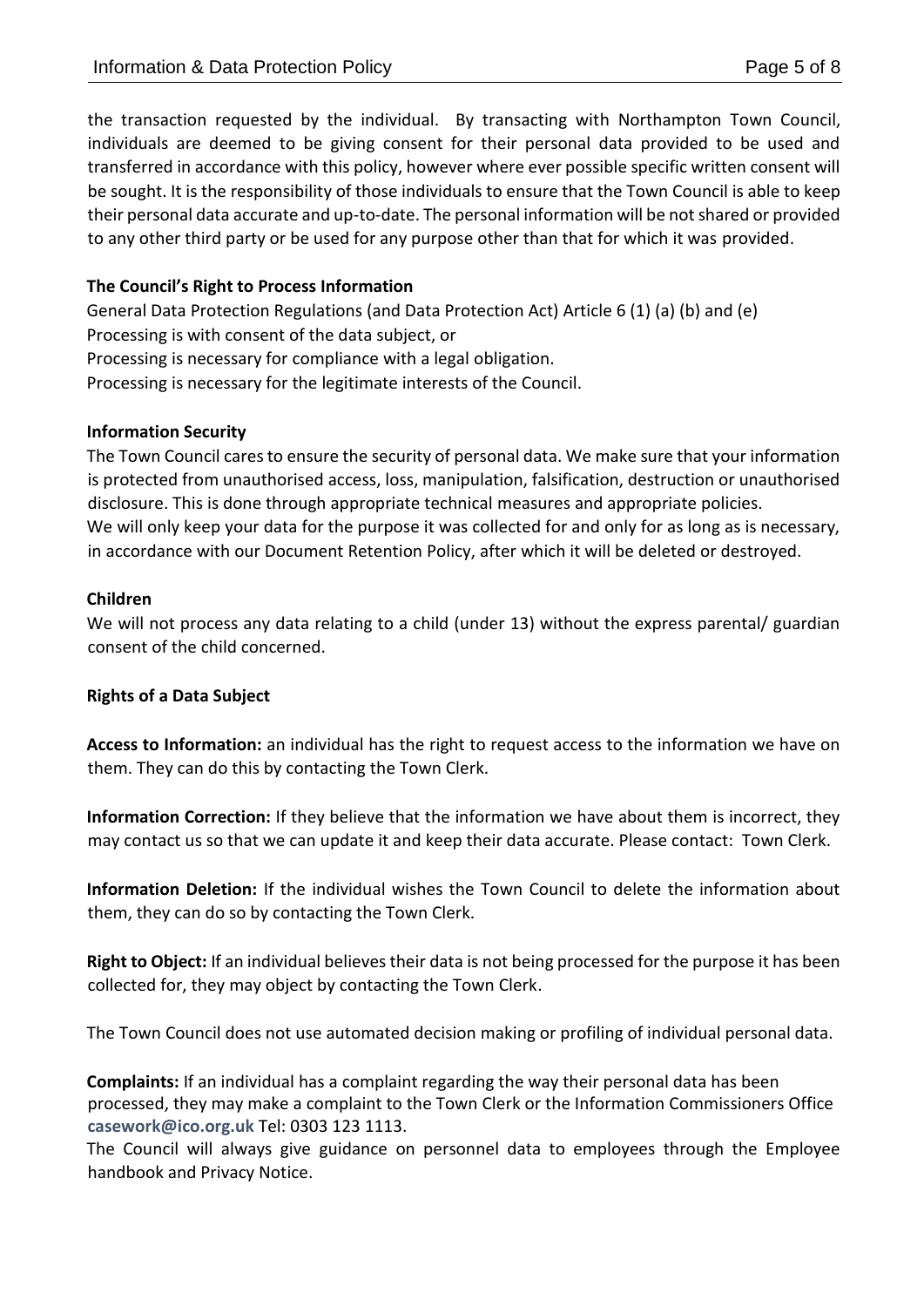The Council will ensure that individuals on whom personal information is kept are aware of their rights and have easy access to that information on request.

### **5. Making Information Available**

The Publication Scheme is a means by which the Council can make a significant amount of information available routinely, without waiting for someone to specifically request it. The scheme is intended to encourage local people to take an interest in the work of the Council and its role within the community.

In accordance with the provisions of the Freedom of Information Act 2000, this Scheme specifies the classes of information which the Council publishes or intends to publish. It is supplemented with an Information Guide which will give greater detail of what the Council will make available and hopefully make it easier for people to access it.

All formal meetings of Council and its committees are subject to statutory notice being given on notice boards, the Website and available to the local media. The Council publishes an annual programme in May each year. All formal meetings are open to the public and press and reports to those meetings and relevant background papers are available for the public to see on the website. The Council welcomes public participation and has a public participation session on each Council and committee meeting. Details can be seen in the Council's Standing Orders, which are available on its Website or at its Offices.

Occasionally, Council or committees may need to consider matters in private. Examples of this are matters involving personal details of staff, or a particular member of the public, or where details of commercial/contractual sensitivity are to be discussed. This will only happen after a formal resolution has been passed to exclude the press and public and reasons for the decision are stated. Minutes from all formal meetings, including the confidential parts are public documents.

The Openness of Local Government Bodies Regulations 2014 requires written records to be made of certain decisions taken by officers under delegated powers. These are not routine operational and administrative decisions such as giving instructions to the workforce or paying an invoice approved by Council, but would include urgent action taken after consultation with the Chairman, such as responding to a planning application in advance of Council. In other words, decisions which would have been made by Council or committee had the delegation not been in place.

The 2014 Regulations also amend the Public Bodies (Admission to Meetings) Act 1960 to allow the public or press to film, photograph or make an audio recording of council and committee meetings normally open to the public. The Council will where possible facilitate such recording unless it is being disruptive. It will also take steps to ensure that children, the vulnerable and members of the public who object to being filmed are protected without undermining the broader purpose of the meeting.

The Council will be pleased to make special arrangements on request for persons who do not have English as their first language or those with hearing or sight difficulties.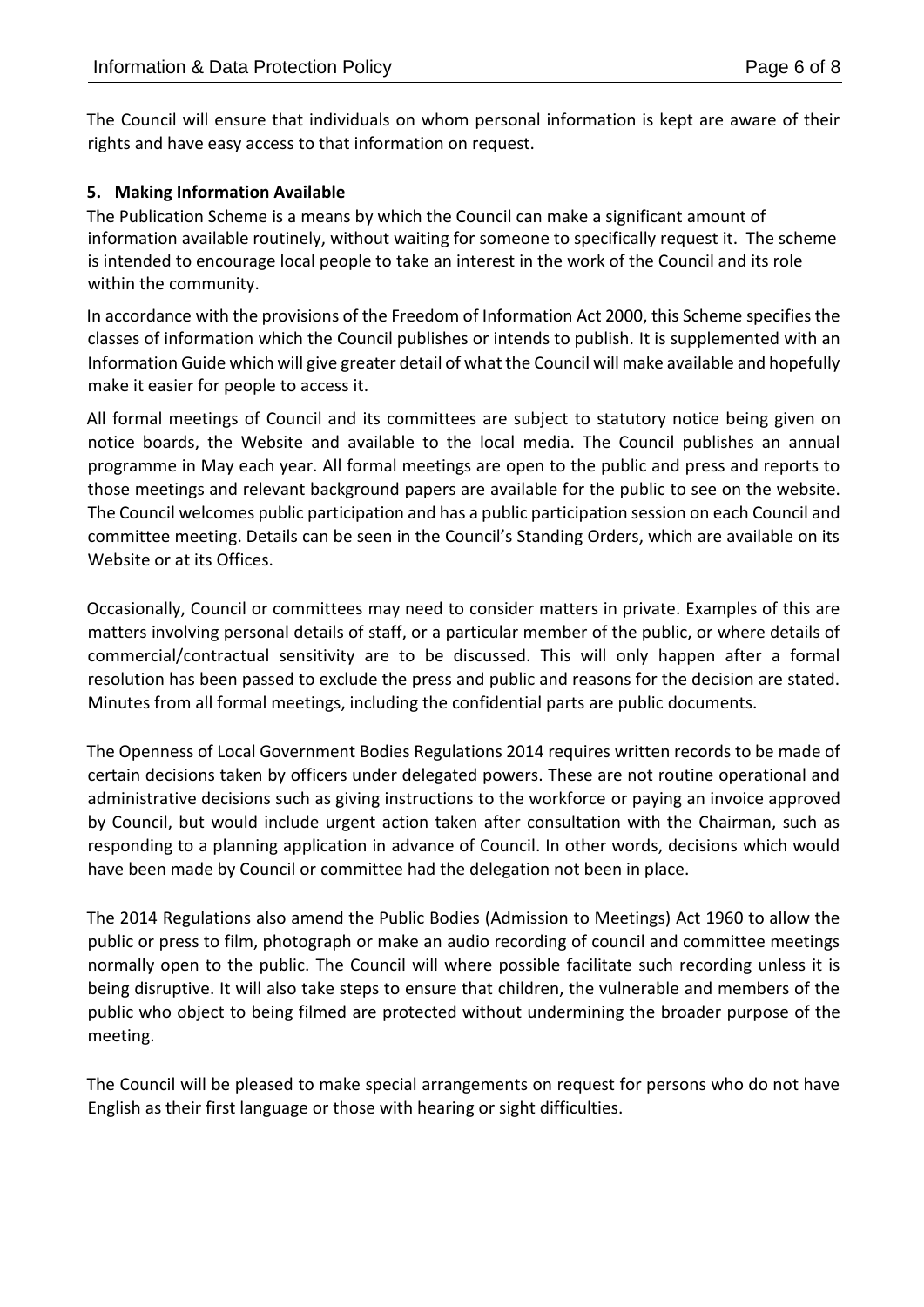### **6. Disclosure Information**

The Council will as necessary undertake checks on both staff and Members with the Disclosure and Barring Service and will comply with their Code of Conduct relating to the secure storage, handling, use, retention and disposal of Disclosures and Disclosure Information.

### **7. Data audit and register**

Regular data audits to manage and mitigate risks will inform the central data register. This contains information on what data is held, where it is stored, how it is used, who is responsible, retention timescales and what security measures are in place.

# **8. Reporting breaches**

All employees and elected Members of the Town Council have an obligation to report actual or potential data protection compliance failures. This allows us to:

- Investigate the failure and take remedial steps if necessary
- Maintain a register of compliance failures
- Notify the supervisory authority of any compliance failures.

Further information is outlined in the Council's Information Security Incident policy.

# **9. Data Transparency**

The Council has resolved to act in accordance with the Code of Recommended Practice for Local Authorities on Data Transparency (September 2011). This sets out the key principles for local authorities in creating greater transparency through the publication of public data and is intended to help them meet obligations of the legislative framework concerning information.

"Public data" means the objective, factual data on which policy decisions are based and on which public services are assessed, or which is collected or generated in the course of public service delivery.

The Code will therefore underpin the Council's decisions on the release of public data and ensure it is proactive in pursuing higher standards and responding to best practice as it develops.

The principles of the Code are:

**Demand led:** new technologies and publication of data should support transparency and accountability

**Open:** the provision of public data will be integral to the Council's engagement with residents so that it drives accountability to them.

**Timely**: data will be published as soon as possible following production.

Government has also issued a further Code of Recommended Practice on Transparency, compliance of which is compulsory for parish councils with turnover (gross income or gross expenditure) not exceeding £25,000 per annum. These councils will be exempt from the requirement to have an external audit from April 2017. Northampton Town Council exceeds this turnover but will never the less ensure the following information is published on its Website for ease of access: